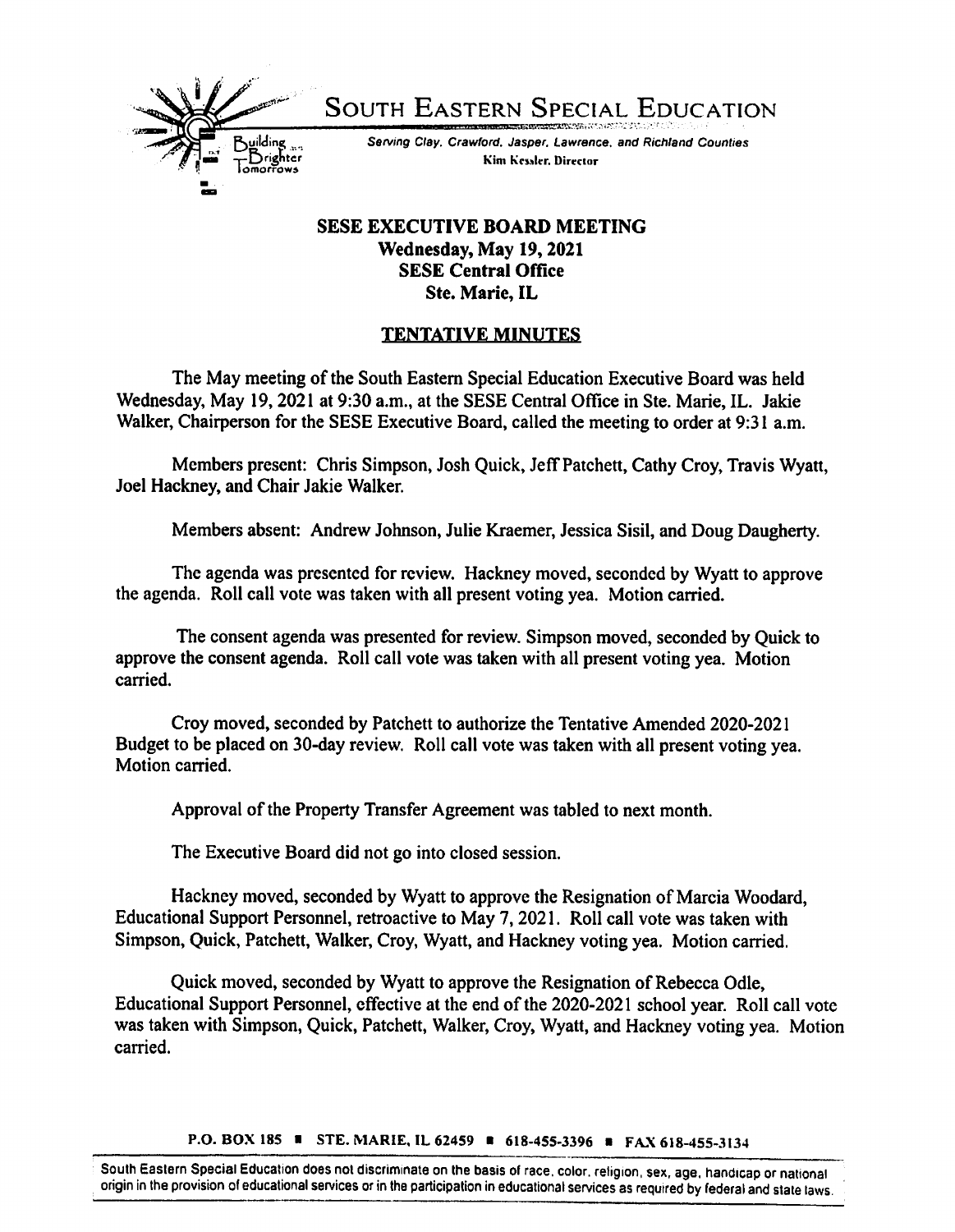Quick moved, seconded by Croy to employ Tone Manning, LBSl Teacher, for the 2021-2022 school year. Roll call vote was taken with Simpson, Quick, Patchett, Walker, Croy, Wyatt, and Hackney voting yea. Motion carried.

Patchet moved, seconded by Croy to employ Paul "PJ" Zeilstra, Technology Coordinator, effective July 1,2021. Roll call vote was taken with Simpson, Quick, Patchett, Walker, Croy, Wyatt, and Hackney voting yea. Motion carried.

Quick moved, seconded by Croy to employ Jada Phillips, Educational Support Personnel, for the 2021-2022 school year. Roll call vote was taken with Simpson, Quick, Patchett, Walker, Croy, Wyatt, and Hackney voting yea. Motion carried.

Simpson moved, seconded by Croy to approve the Intermittent Leave Request for Shanna Adkins, ECE Teacher, retroactive to April 20,2021 through June 4,2021. Roll call vote was taken with Simpson, Quick, Patchett, Walker, Croy, Wyatt, and Hackney voting yea. Motion carried.

Hackney moved, seconded by Quick to approve the Leave Request for Tricia Ohnesorge, Educational Support Personnel, beginning August 13, 2021 with expected return of October 31, 2021. Roll call vote was taken with Simpson, Quick, Patchett, Walker, Croy, Wyatt, and Hackney voting yea. Motion carried.

Simpson moved, seconded by Wyatt to approve the Leave Request for Amy Robichaux, Educational Support Personnel, retroactive to April 26, 2021 through May 26, 2021. Roll call vote was taken with Simpson, Quick, Patchett, Walker, Croy, Wyatt, and Hackney voting yea. Motion carried.

Quick moved, seconded by Simpson to approve Leave Request for Morgan Westjohn, Speech-Language Pathologist, beginning May 17,2021 with expected return of August 13,2021. Roll call vote was taken with Simpson, Quick, Patchett, Walker, Croy, Wyatt, and Hackney voting yea. Motion carried.

The Case Study Evaluation Report was reviewed.

There was a brief discussion regarding the South Eastem Special Education's District Governing Board Members for South Eastem Special Education for the 2021-2022 school year.

There was a brief discussion regarding the IDEA Part B Grant Application process.

There being no further business. Quick moved, seconded by Hackney to adjoum the meeting. Roll call vote was taken with all present voting yea. Motion carried. Time: 10:06 a.m.